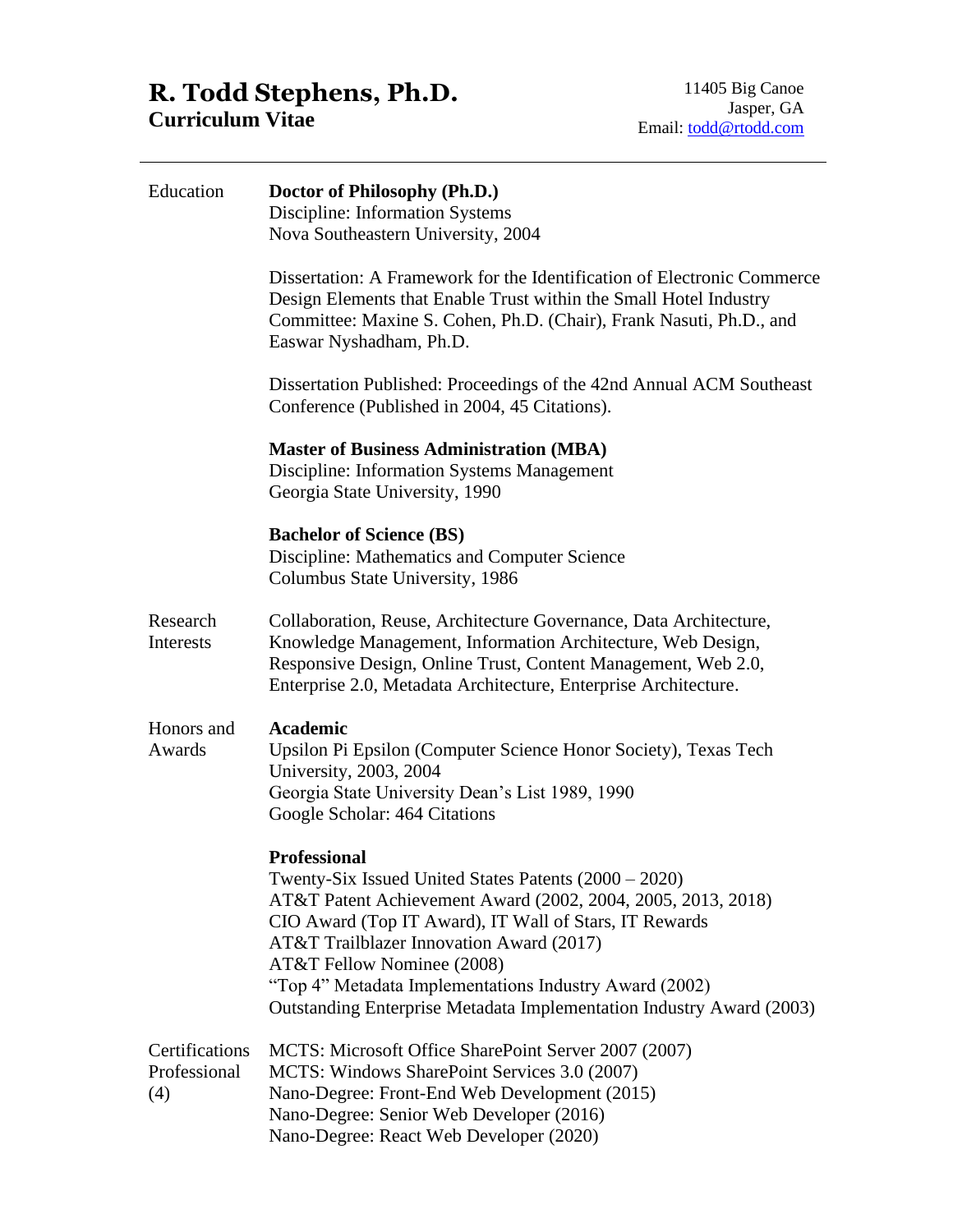Key Areas of Performance  $(30+Years)$ 

## Experience & **Senior Technical Architect**

AT&T Corporation, Atlanta, GA. August 1997 – November 2021 BellSouth Corporation, Atlanta, GA (Technical Director): 1999-2006 Cingular Wireless, Atlanta, GA (Sr. Technical Architect): 1997-1999

- Adobe Creative Cloud Technology Manager
- Enterprise Cloud Computing
- Collaborative Technology and Social Media
- Enterprise, Data, Desktop, and Application Architecture
- Enterprise Metadata and Repository Services
- UI/UX Design and Software Development (Agile, Angular, Java)

### **Lead System Analyst**

Georgia Pacific Corp., Atlanta, GA. February 1996 - August 1997

- Enterprise Desktop Support
- Human Resources Applications
- Application Design, Analysis, and Development
- Team Management (45 Employees)

### **Senior Systems Technologist**

The Coca-Cola Company, Atlanta, GA. August 1990 - February 1996

- Office Productivity
- Backend Email Systems
- Application Design, Analysis, and Development

### **Assistant MIS Manager**

Southern Linen, Norcross, GA. June 1989 - August 1990

- Retail Applications
- Application Design, Analysis, and Development

### **Senior Programmer Analyst**

Fannie Mae Software Systems, Atlanta, GA. March 1989 - June 1989

- Financial and Tax Applications
- Application Design, Analysis, and Development

### **Senior Programmer Analyst**

Lummus Industries, Columbus, GA. June 1988 - March 1989

- Manufacturing Applications
- Application Design, Analysis, and Development
- Engineering Software Development

### **Assistant Vice President**

The Georgia Company, Columbus, GA. February 1983 - June 1988

- Mortgage and Financial Applications
- Workflow Automation and Design
- Operational Support and Customer Service Applications
- Application Design, Analysis, and Development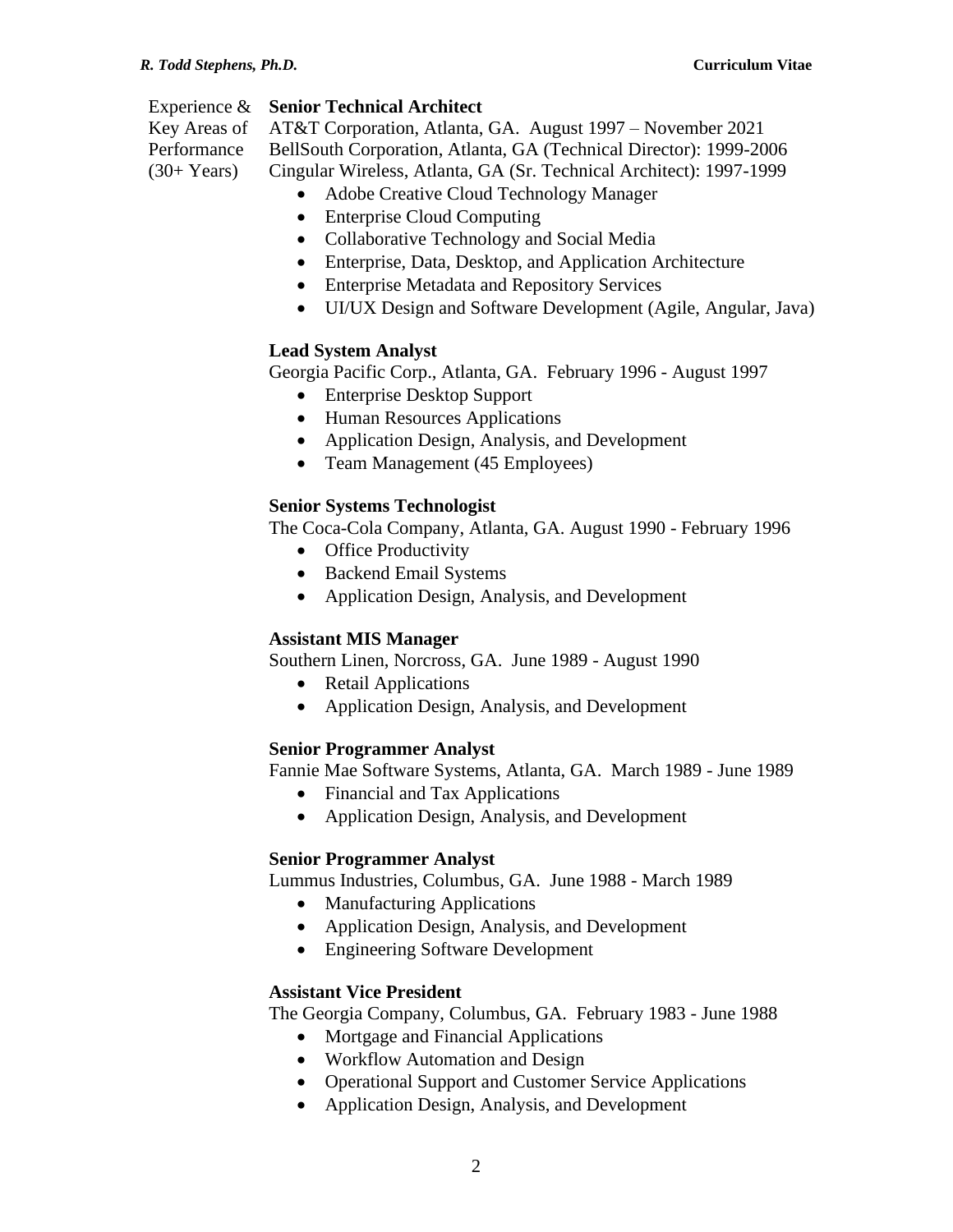| Patents<br>Granted<br>(26) | Stephens, R. Todd (2020). Database Metadata and Methods to Adapt the<br>Same. Patent Number: 10,824,605.                                                                                                         |
|----------------------------|------------------------------------------------------------------------------------------------------------------------------------------------------------------------------------------------------------------|
|                            | Stephens, R. Todd (2019). De-Allocation Elasticity Application System.<br>Patent Number: 10,509,682.                                                                                                             |
|                            | Stephens, R. Todd (2019). Efficient Un-Allocation of Cloud Resources.<br>Patent Number: 10,326,834, 10,972,534.                                                                                                  |
|                            | Stephens, R. Todd (2019). Relocation of Applications to Optimize<br>Resource Utilization. Patent Number: 10,178,202.                                                                                             |
|                            | Stephens, R. Todd (2018). Workflow-Based Resource Management. Patent<br>Number: 10,129,112.                                                                                                                      |
|                            | Stephens, R. Todd (2018). Relocation of Applications to Optimize Resource<br>Utilization. Patent Number: 9,992,304.                                                                                              |
|                            | Stephens, R. Todd (2012-2017). Methods, Systems, and Computer Program<br>Products for Displaying Tag Words for Selection by Users Engaged in<br>Social Tagging of Content. Patent Numbers: 9,659,278; 8,347,231. |
|                            | Stephens, R. Todd (2012-2015). Methods, Systems, And Computer<br>Program Products For Providing Metadata Subscription Services. Patent<br>Numbers: 9,118,727; 8,335,824.                                         |
|                            | Stephens, R. Todd (2012-2016). Topic Map For Navigational Control.<br>Patent Numbers: 9,454,535; 8,799,274; 8,301,621                                                                                            |
|                            | Stephens, R. Todd (2012-2016). Determining Sort Order by Distance.<br>Patent Numbers: 9,449,108; 8,874,560; 8,745,043, 8,510,293; 8,156,112                                                                      |
|                            | Stephens, R. Todd (2003). Establishing a Trusted Network via Metadata.<br>Patent Number: 7,353,534                                                                                                               |
|                            | Stephens, R. Todd (2002). Data Quality through a Genetic Algorithm and<br>Metadata. Patent Number: 6,968,339                                                                                                     |
|                            | Stephens, R. Todd (2002). Verification Views of Web-Based Metadata.<br>Patent Number: 7,200,820                                                                                                                  |
|                            | Stephens, R. Todd (2002). Metadata Framework. Patent Number: 7,283,989                                                                                                                                           |
|                            | Stephens, R. Todd (2002). Dynamic Metadata Framework. Patent Number:<br>7,349,950                                                                                                                                |
|                            | Stephens, R. Todd (2001). Impact Analysis with Metadata. Patent Number<br>7,206,785                                                                                                                              |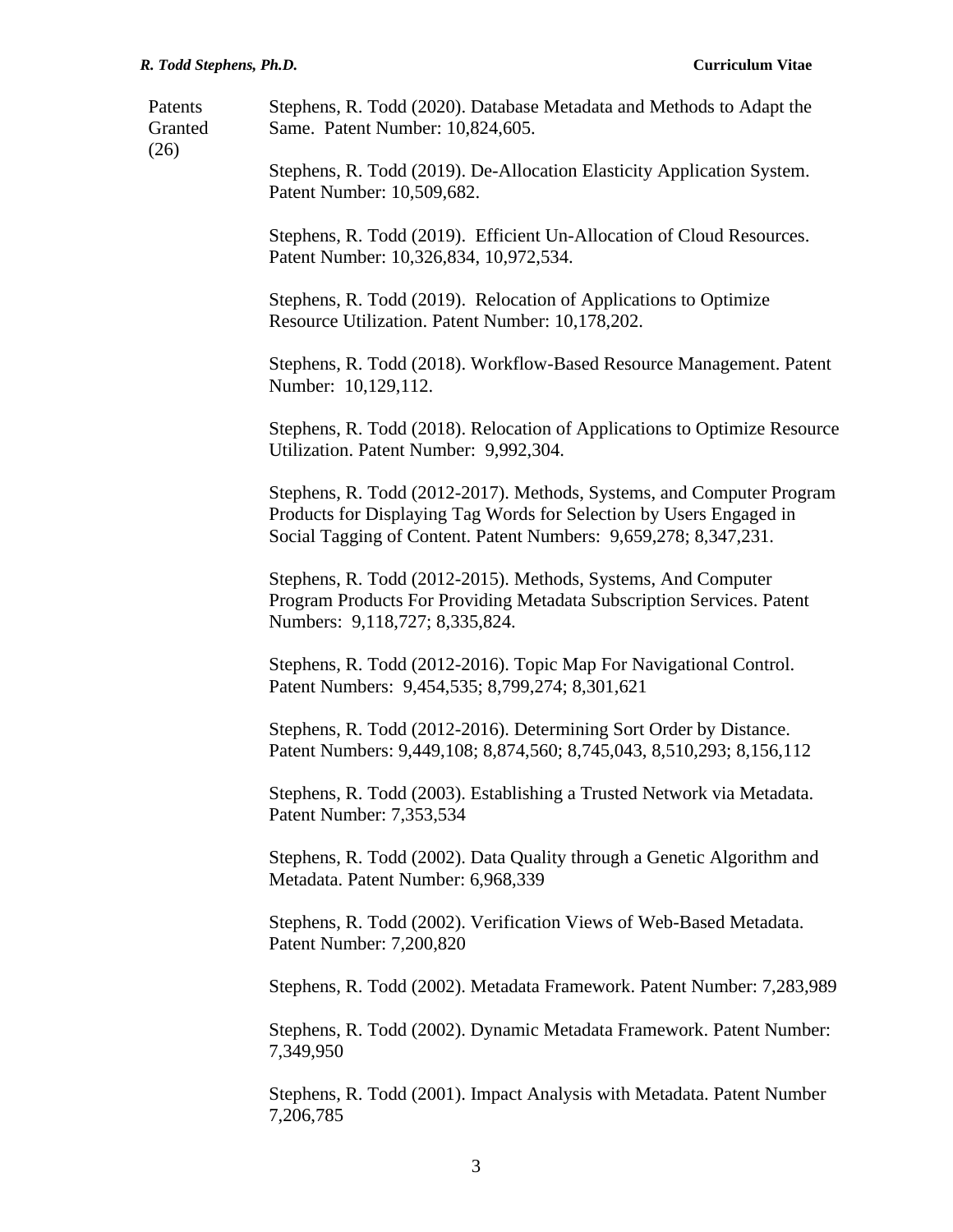| Patents | Stephens, R. Todd (2001). Framework for Storing Metadata in a Common |
|---------|----------------------------------------------------------------------|
| (Cont.) | Access Repository. Patent Number: 6,760,734                          |

Books Authored (13) Stephens, R. Todd (2019). A Requirements Approach for Building an Enterprise Cloud Service Catalog. Global Virtual Enterprises in Cloud Computing Environments. Hershey, PA: IGI Global Inc. (Co-Author; ISBN: 978-1522531821)

> Stephens, R. Todd (2014). Design Considerations for a Corporate Cloud Service Catalog. Enterprise Management Strategies in the Era of Cloud Computing. Hershey, PA: IGI Global Inc. (Co-Author; ISBN: 978- 1466683396)

Stephens, R. Todd (2013). Empirical Analysis of a Large Scale Corporate Blogging Environment. Encyclopedia of IS&T. Hershey, PA: IGI Global Inc. (Co-Author; ISBN: 978-1466658882)

Stephens, R. Todd (2012). Usability Impact Analysis of Collaborative Environments. In Usability Engineering: Design and Development of Digital Products. Hershey, PA: Idea Group Inc. (Co-Author; ISBN: 978-1466640467)

Stephens, R. Todd (2011). Integrating Social Media into Electronic Commerce Applications. In Strategic and Pragmatic E-Business: Implications for Future Business Practices. Hershey, PA: Idea Group Inc. (Co-Author; ISBN: 978-1466616196)

Stephens, R. Todd (2011). Web 2.0: Integration Model with Electronic Commerce. Business Organizations and Collaborative Web: Practices, Strategies and Patterns. Hershey, PA: Idea Group Inc. Co-Author; ISBN: 978-1609605827)

Stephens, R. Todd (2009). Empirical Analysis of Functional Web 2.0 Environments. In Web 2.0: The Business Models. New York, NY: Springer. (Co-Author; ISBN: 978-0387858944)

Stephens, R. Todd (2009). Integrating Web 2.0 Technologies within the Enterprise. In Handbook of Research on Electronic Collaboration and Organizational Synergy. Hershey, PA: Idea Group Inc. (Co-Author; ISBN: 978-1605661063)

Stephens, R. Todd (2007). Trademark 2.0: Defining Your Value in the Web 2.0 World. Wilmington, NC: Lulu Inc. (Author; ISBN: 978-0615156880)

Stephens, R. Todd (2008). Integrating Web 2.0 Technologies into Knowledge Repositories. In Knowledge Management Strategies: A Handbook of Applied Technologies. Hershey, PA: Idea Group Inc. (Co-Author; ISBN: 978-1599046037)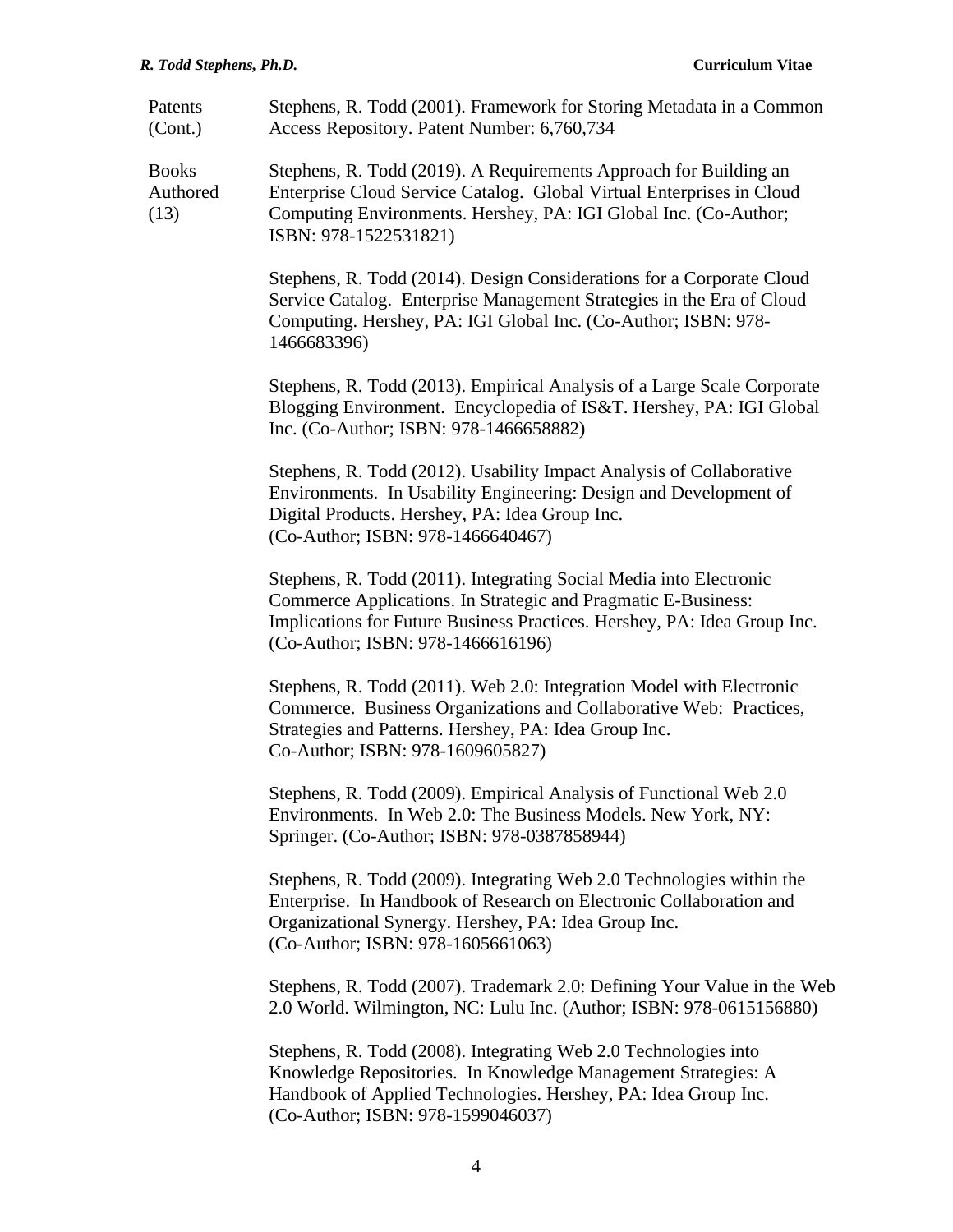| <b>Books</b><br>Authored<br>(Cont.) | Stephens, R. Todd (2008). Implementing Client-Support for Collaborative<br>Spaces. In Handbook of Research on Virtual Workplaces and the New<br>Nature of Business Practices. Hershey, PA: Idea Group Inc.<br>(Co-Author; ISBN: 978-1599048932)                 |
|-------------------------------------|-----------------------------------------------------------------------------------------------------------------------------------------------------------------------------------------------------------------------------------------------------------------|
|                                     | Stephens, R. Todd (2007). Governance and the Open Source Repository. In<br>Handbook of Research on Open Source Software: Technological,<br>Economic, and Social Perspectives. Hershey, PA: Idea Group Inc.<br>(Co-Author; ISBN: 978-1-59140-999-1)              |
|                                     | Stephens, R. Todd (2006). Enterprise Metadata for Reliable Web<br>Applications. In Architecture of Reliable Web Applications Software.<br>Hershey, PA: Idea Group Inc. (Co-Author; ISBN: 159-904-184-7)                                                         |
| <b>Books</b><br>Edited<br>(5)       | McComb, D. (2004). Semantics in Business Systems: The Savvy Manager's<br>Guide. Boston, MA: Morgan Kaufmann Publishers. (Editor; ISBN: 155-<br>860-917-2)                                                                                                       |
|                                     | Betz, C. (2006). Architecture and Patterns for IT Service Management,<br>Resource Planning, and Governance: Making Shoes for the Cobbler's<br>Children. Boston, MA: Morgan Kaufmann Publishers. (Reviewer, ISBN:<br>012-370-593-2).                             |
|                                     | Addy, R. (2008). Effective IT Service Management: To ITIL and Beyond.<br>Boston, MA: Morgan Kaufmann Publishers. (Reviewer, ISBN: 978-<br>3540731979)                                                                                                           |
|                                     | Hageman, S. & Vossen, G. (2008). Web 2.0. Morgan Kaufmann<br>Publishers. (Reviewer, ISBN: 978-0123740342)                                                                                                                                                       |
|                                     | McGilvray, D. (2008). Executing Data Quality Projects: Ten Steps to<br>Quality Data and Trusted Information. Morgan Kaufmann Publishers.<br>(Reviewer, ISBN: 978-0123743695)                                                                                    |
| Academic<br>Publications<br>(13)    | Stephens, R. Todd (2016). Strategic Requirements for an Enterprise Cloud<br>Service Registry. International Journal of Social and Organizational<br>Dynamics in IT: IGI-Global.                                                                                 |
|                                     | Stephens, R. Todd (2013). Defining Success in a Large Scale Social Media<br>Environment. Proceedings of the IEEE SoutheastCon 2013 Conference.<br>Jacksonville, FL: Institute of Electrical and Electronics Engineers, Inc.                                     |
|                                     | Stephens, R. Todd (2005). Integrating Consumer Taxonomies within the<br>Enterprise Metadata Environment. Proceedings of the 2nd International<br>Conference on Knowledge Management. Charlotte, NC: Information and<br>Knowledge Management Society. (refereed) |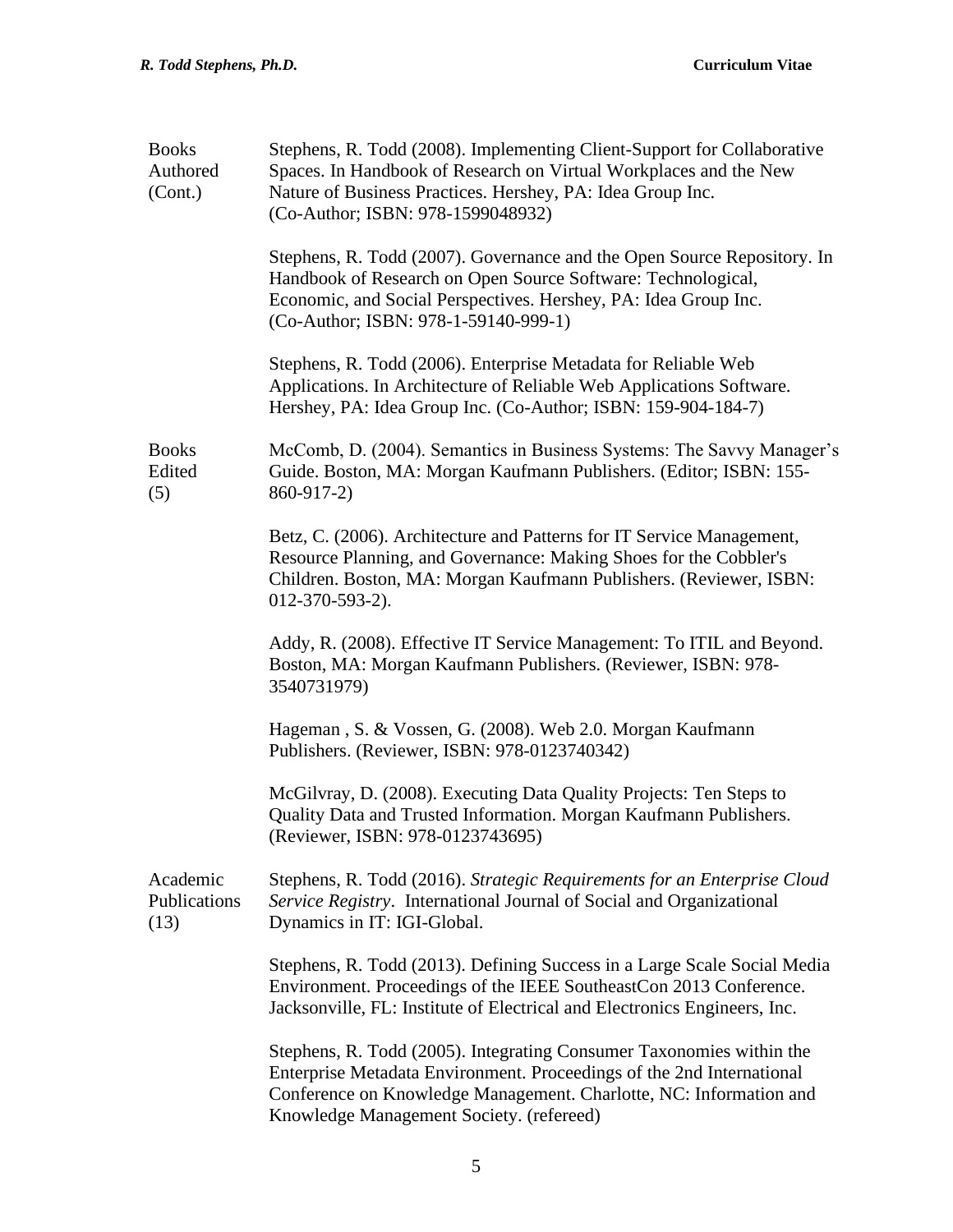Academic Publications (Cont.) Stephens, R. Todd (2005). Branding and Marketing E-Business Systems. Proceedings of the 2005 INFORMS Marketing Science Conference. Atlanta, GA: Institute for Operations Research and the Management Sciences. (refereed) Invited Session: Stephens, R. Todd (2005). Enterprise Metadata: Theory, Methodology, and Case Study. Proceedings of the IEEE SoutheastCon 2005 Conference. Ft. Lauderdale, FL: Institute of Electrical and Electronics Engineers, Inc. Stephens, R. Todd (2005). Implementing Enterprise Reuse. Proceedings of the 43rd annual ACM Southeast Conference. Kennesaw, GA: The Association of Computing Machinery. (refereed) Invited Session: Stephens, R. Todd (2005). Enterprise Metadata: Theory, Methodology, and Case Study. Proceedings of the 38<sup>th</sup> Hawaii International Conference in Systems Science. Waikoloa, HI: Institute of Electrical and Electronics Engineers, Inc. Stephens, R. Todd (2004). Measuring Information Reuse. Proceedings of the International Conference on Knowledge Engineering. Las Vegas, NV: Institute of Electrical and Electronics Engineers, Inc. (refereed) Stephens, R. Todd (2004). Utilizing Metadata as a Knowledge Communication Tool. Proceedings of the International Professional Communication Conference 2004. Minneapolis, MN: Institute of Electrical and Electronics Engineers, Inc. (refereed) Stephens, R. Todd (2004). A Framework for the Identification of Electronic Commerce Design Elements that Enable Trust within the Small Hotel Industry. Proceedings of the 42nd Annual ACM Southeast Conference. Huntsville, AL: The Association of Computing Machinery. (refereed) Stephens, R. Todd (2004). Measuring Enterprise Reuse in Large Corporate Environments. Proceedings of the 36th IEEE Southeastern Symposium on System Theory. Atlanta, GA: Institute of Electrical and Electronics Engineers, Inc. (refereed) Invited Session: Stephens, R. Todd (2004). Enterprise Metadata: Theory, Methodology, and Case Study. Proceedings of the 2004 International MultiConference in Computer Science & Computer Engineering. Las Vegas, NV: Institute of Electrical and Electronics Engineers, Inc. Stephens, R. Todd (2003). A Framework for the Identification of Electronic

Commerce Design Elements that Enable Trust. Proceedings of the 8<sup>th</sup> OR/MS in the Community. Atlanta, GA: Institute for Operations Research and the Management Sciences. (refereed)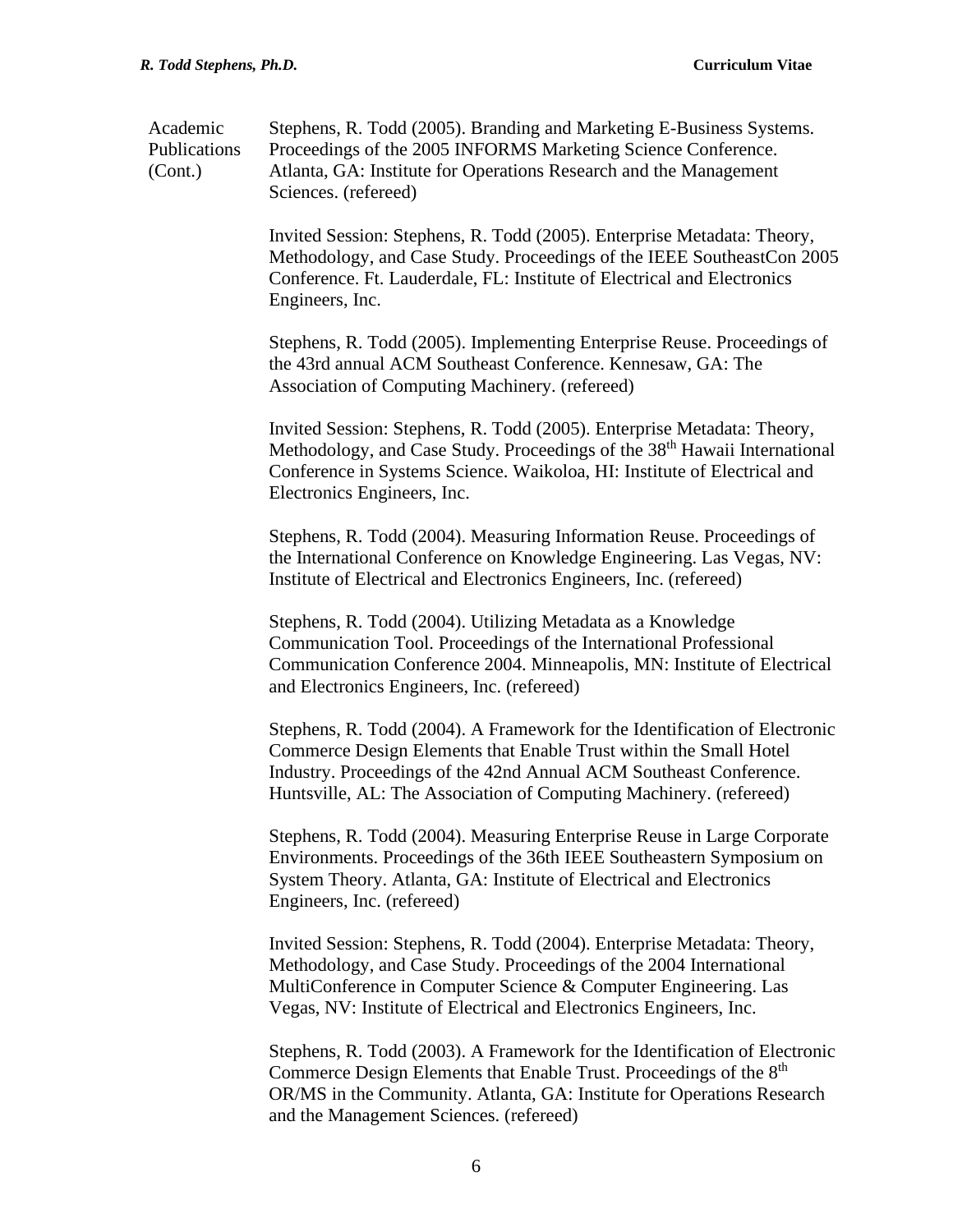Professional Presentations (41) Invited Session Integrating Social Media into the CRM Function. Customer Service Business Summit, Atlanta, GA: September 2, 2011. Invited Session Enterprise 2.0 and the PMO Professional. AT&T, Atlanta, GA: October 3, 2008. (Voted Top 5 Presentation) Keynote Address: Enterprise 2.0 and the EIM Professional. Enterprise Information Management Conference, Toronto, Canada, June 18, 2008. Multiple Sessions: Web 2.0 for the Information Professional. (Voted Top Session)

> Invited Session: Customer Centric Strategy for Enterprise 2.0. Decisions, Information & Governance, Las Vegas, NV, May 15, 2008.

Invited Workshop: Web 2.0 and the Data Professional. Metadata Symposium, New York, NY, November 1, 2007.

Invited Session: Value Creation in Enterprise 2.0.  $12<sup>th</sup>$  Annual Information Technology Trends Conference, Orlando, FL, February 21, 2007.

Invited Workshop: Integrating Web 2.0 Technologies (Metadata 2.0). DAMA International Symposium and Wilshire Metadata Conference, Boston, MA, March 4, 2007.

Invited Sessions: Metadata 2.0: The Next Evolution in Metadata Services. San Francisco DAMA Day, San Ramon, CA, December 11, 2006. Multiple Sessions: Managing Metadata: Replicating the Business Strategies of Others.

Invited Tutorial and Session: Delivering the Business-Value of Enterprise Metadata. Metadata Europe Conference, London, England, October 30, 2006.

Multiple Sessions: Integrating Collaborative Tools in an Enterprise Metadata Environment.

Invited Session: Enabling a SOA with Enterprise Repository. 4<sup>th</sup> Annual Service-Oriented Architecture and Web Services Best Practices, Atlanta, GA, October 16, 2006.

Invited Session: Collaboration: The Next Evolution in Metadata. Technology Association of Georgia, Atlanta, GA, August 17, 2006. Keynote Address: Implementing Metadata with the Business Strategies of Others. TDWI World Conference, Chicago, IL, May 18, 2006.

Invited Tutorial and Session: Enterprise Metadata: The Business of Metadata. DAMA International Symposium and Wilshire Metadata Conference, Denver, CO, April 23, 2006. Multiple Sessions: The Future of the Data Resource Manager.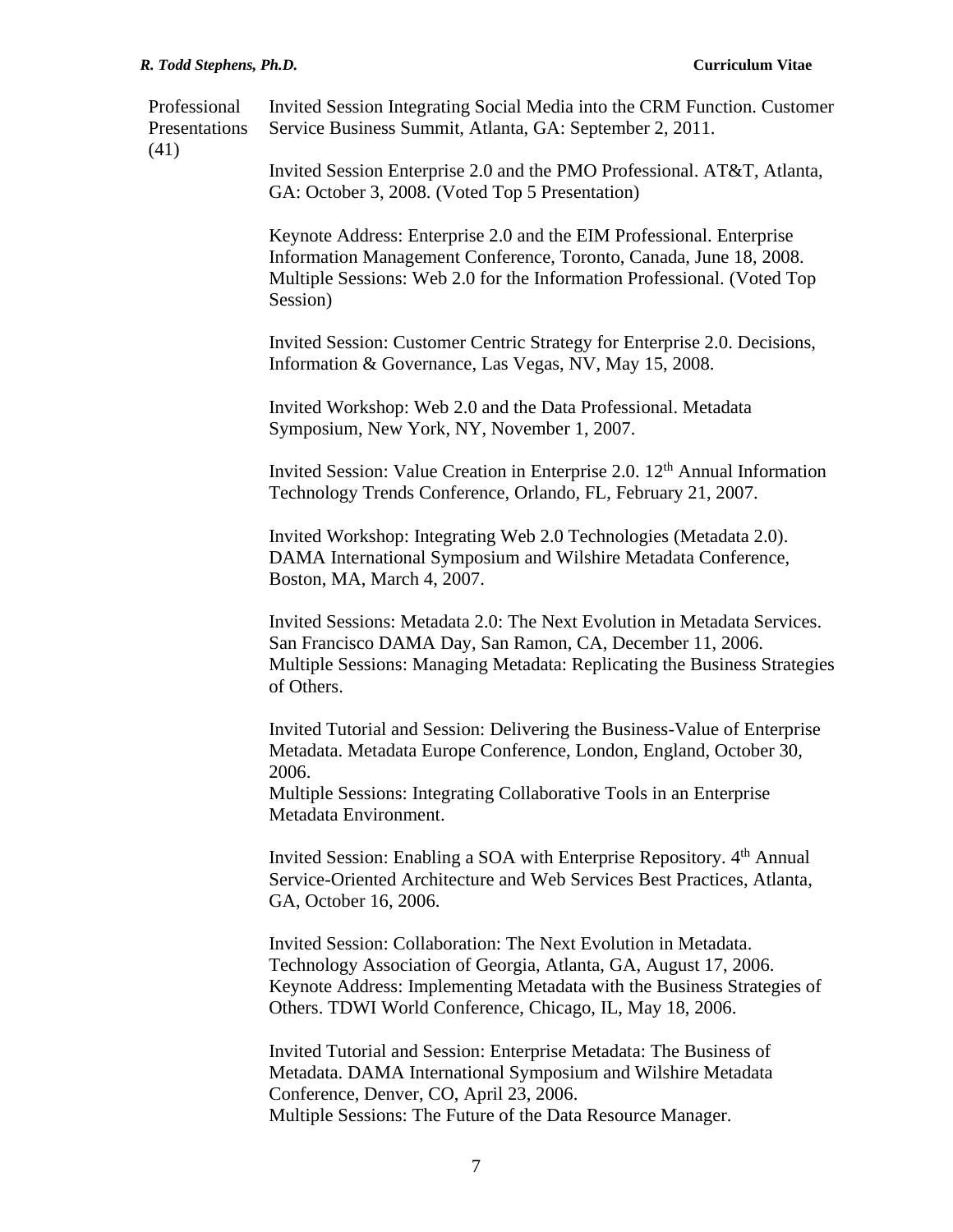Professional Presentations (Cont.) Invited Session: Implementing Consumer Taxonomies. Semantic Technology Conference, San Jose, CA, March 7, 2006.

> Keynote Address: Discovering the Future of Business Intelligence. Ziff-Davis Business Intelligence and Data Warehouse Conference, Atlanta, GA, December 13, 2005.

Invited Tutorial, Keynote, and Session: Enterprise Metadata: An Information Odyssey. DAMA International Symposium and Wilshire Metadata Conference, Orlando, FL, May 22, 2005. Multiple Sessions: Research in Data Resource Management, Keynote: Metadata Best Practices.

Invited Session: The Future of Data Management. DAMA Atlanta Annual Meeting, Atlanta, GA, June 2, 2005.

Keynote Address: Business Intelligence: Circa 2020. TDWI World Conference, Baltimore, MD, May 19, 2005.

Invited Session: Enterprise Business Intelligence: The Next Wave of Innovation. 10<sup>th</sup> Annual Information Technology Trends Conference, Orlando, FL, February 23, 2005.

Invited Session: Enabling a SOA with Enterprise Repository. Service-Oriented Architecture and Web Services Best Practices, Atlanta, GA, February 2, 2005.

Invited Tutorial and Session: Enterprise Metadata: Discovering the Secrets of Creating Lasting Value. Metadata Europe, London, England, November 1, 2004. Multiple Sessions: The Return of Enterprise Reuse.

Invited Tutorial and Panel Discussion: Enterprise Metadata: The Art and Science of Best Practices. DAMA International Symposium and Wilshire Metadata Conference, Los Angeles, CA, May 3, 2004. Multiple Sessions: Data Management: The Next Big Thing.

Invited Tutorial and Session: Building an Enterprise Metadata Business Case. Enterprise Data Forum, Cherry Hills, NJ, November 4, 2003. Multiple Sessions: Enterprise Metadata Implementation: "Best Practices". Invited Keynote: Building Enterprise Business Intelligence. Marcus Evans, Sydney, Australia, July 2, 2003.

Invited Tutorial and Session: Enterprise Metadata Implementation: Learning from "Best Practices". DAMA International Symposium and Wilshire Metadata Conference, Orlando, Fl, April 28, 2003. Multiple Sessions: Marketing and Selling Data Management.

Invited Session (Chairman): Creating a Flexible Data Architecture, utilizing Enterprise Applications. Marcus Evans, Chicago, IL, March 3, 2003.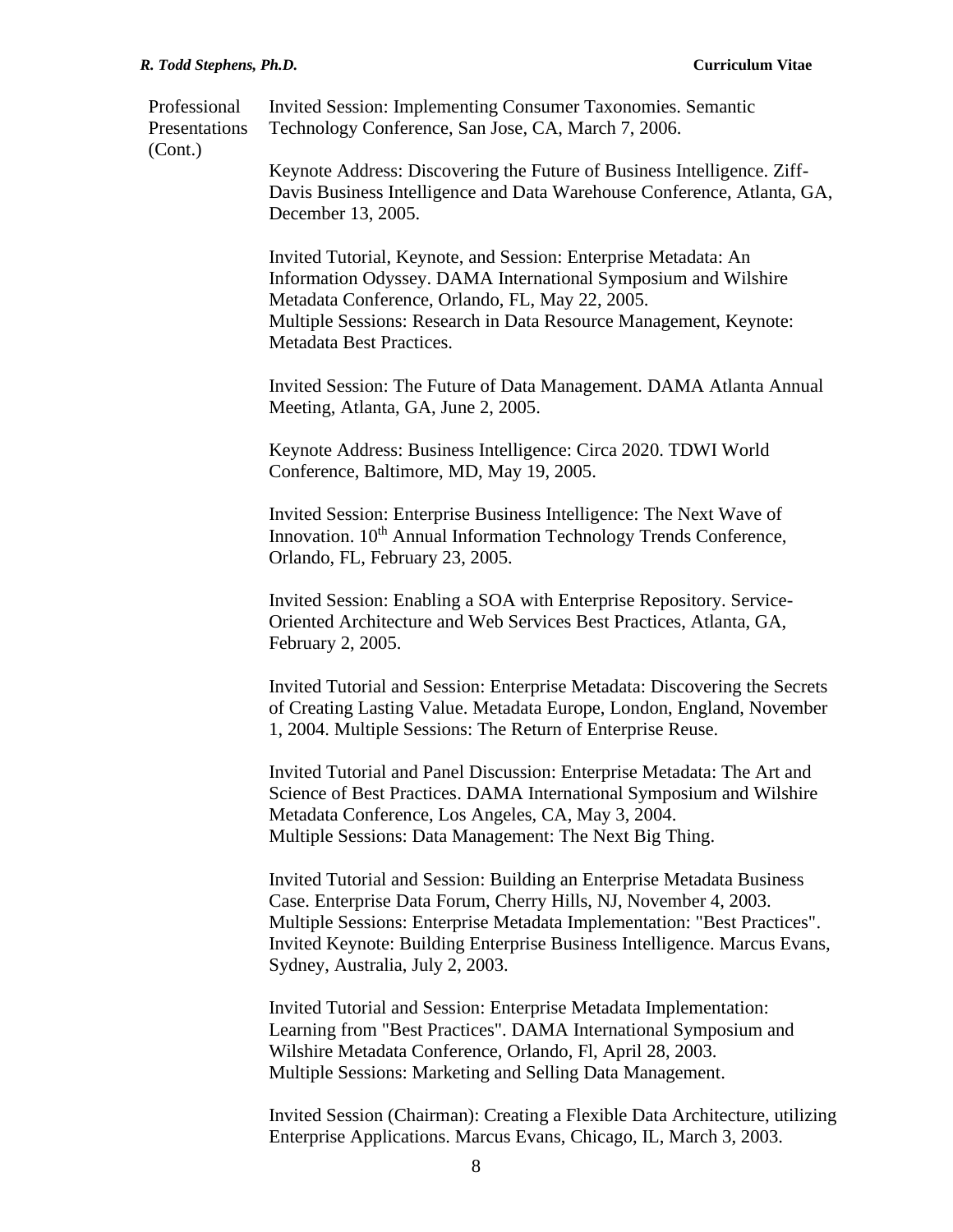| Professional<br>Presentations<br>(Cont.) | Invited Sessions: Metadata Success $=$ A Service Based Organization.<br>DAMA International Symposium and Wilshire Metadata Conference, San<br>Antonio, TX, April 29, 2002.<br>Multiple Sessions: Metadata An Overview of the Dublin Core.<br>Invited Sessions: Technology Enabling the Business Conference, Atlanta,<br>GA, and Birmingham, AL.                                                                                                                                                                                                                                                                                                                                                                                                                                                                                                                                                                                                                                                                                                                                                                                                                                                                                                                                                                                                                                                                                                                                                                                                                                                                                                                                                                                                                                                                                                                          |
|------------------------------------------|--------------------------------------------------------------------------------------------------------------------------------------------------------------------------------------------------------------------------------------------------------------------------------------------------------------------------------------------------------------------------------------------------------------------------------------------------------------------------------------------------------------------------------------------------------------------------------------------------------------------------------------------------------------------------------------------------------------------------------------------------------------------------------------------------------------------------------------------------------------------------------------------------------------------------------------------------------------------------------------------------------------------------------------------------------------------------------------------------------------------------------------------------------------------------------------------------------------------------------------------------------------------------------------------------------------------------------------------------------------------------------------------------------------------------------------------------------------------------------------------------------------------------------------------------------------------------------------------------------------------------------------------------------------------------------------------------------------------------------------------------------------------------------------------------------------------------------------------------------------------------|
|                                          | 2004: The Knowledge Management Odyssey, IM Primer and Overview<br>2003: Enterprise Business Intelligence, Knowledge Extraction Processes<br>2002: XML Content, Front-End Designs, Metadata Repository Collection                                                                                                                                                                                                                                                                                                                                                                                                                                                                                                                                                                                                                                                                                                                                                                                                                                                                                                                                                                                                                                                                                                                                                                                                                                                                                                                                                                                                                                                                                                                                                                                                                                                         |
| Professional<br>Publications<br>(68)     | Stephens, R. Todd (2006-2007). Data Management Review Trade Journal<br>November 2007: Can Data Organizations Collaborate?<br>October 2007: Transparency<br>September 2007: Integrating a Data Management Wiki<br>August 2007: Who Are You?<br>July 2007: Three Little Cores<br>June 2007: Enterprise Change Agents<br>May 2007: It's Your Metadata<br>April 2007: Data Quality is the Price of Entry<br>March 2007: Life without Metadata<br>February 2007: Metadata's Demand Side Economics<br>January 2007: Metadata's Supply Side Economics<br>December 2006: Metadata 2.0<br>November 2006: In Metadata, Good Enough Never Is<br>Stephens, R. Todd (2003-2006). Data Management Review Online<br>August 2006: Challenge your Assumptions within Metadata<br>July 2006: The Metadata of High Performance<br>June 2006: The Long Tail of Metadata<br>May 2006: Collaborate 451<br>April 2006: The Patterns of Enterprise Metadata<br>March 2006: Federated Agility's Secret Ingredient<br>February 2006: Two Compelling Metadata Strategies<br>January 2006: Enterprise Metadata: The First 100 Days<br>December 2005: Replicating the Business Strategy of Others<br>November 2005: Metadata's Annual Plan<br>October 2005: RSS Technology Overview<br>September 2005: Leadership in a Natural Disaster<br>August 2005: Metrics and the source of all knowledge<br>July 2005: Organization and Classification Begins at Home<br>June 2005: Metadata's Engagement Processes Reveled<br>May 2005: The Metadata Support Model: Part 2 of 2<br>April 2005: The Metadata Support Model: Part 1 of 2<br>March 2005: The Repository vs. The Registry<br>February 2005: When Metadata Galaxies Collide<br>January 2005: Vision and Reality hits the Metadata Environment<br>December 2004: The Fourth Dimension of User Classification<br>November 2004: Does Metadata Matter |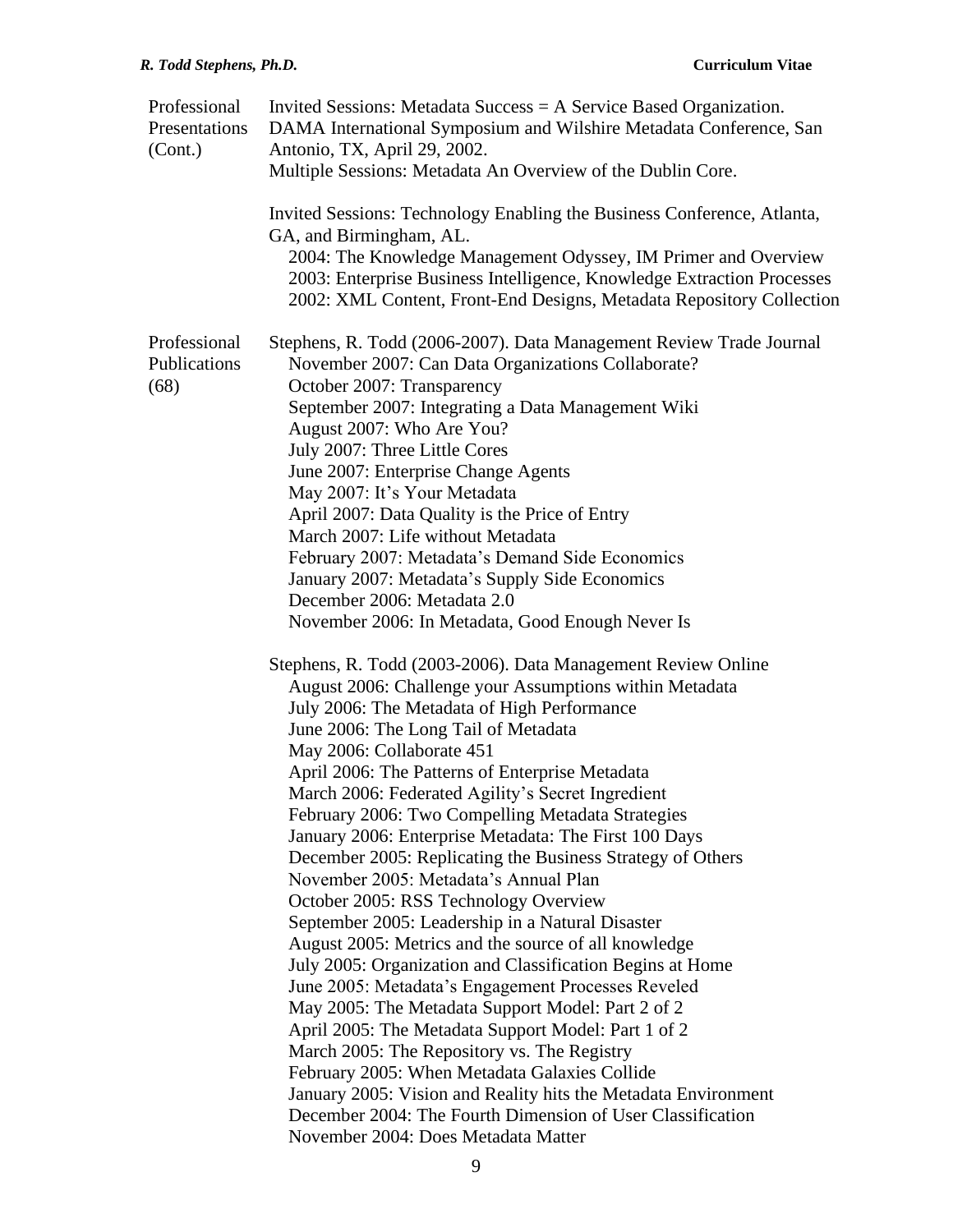| Professional<br>Publications<br>(Cont.) | October 2004: Metadata should be free, perfect, and available<br>September 2004: Six Degrees of Separation of our Assets<br>August 2004: XML Standards are an Integral Part of Metadata<br>July 2004: What Measuring Accuracy to the Billionth of a Second<br>June 2004: What are your Hitching Posts?<br>May 2004: Broken Windows, Data Quality, and the Future of Metadata<br>April 2004: Metadata: A Tradition Like No Other<br>March 2004: The Metadata Experience<br>February 2004: The Five Disciplines of Data |
|-----------------------------------------|-----------------------------------------------------------------------------------------------------------------------------------------------------------------------------------------------------------------------------------------------------------------------------------------------------------------------------------------------------------------------------------------------------------------------------------------------------------------------------------------------------------------------|
|                                         | January 2004: Metadata is the Great Big Book of Everything<br>December 2003: Metadata Management Lifecycle Reviewed<br>November 2003: What should you expect from the Metadata Vendor?<br>October 2003: Metadata and XML: Will History Repeat itself?<br>September 2003: Metatag–The Newest Member of the Metadata Family<br>August 2003: Should We Have a Metadata Maturity Model?<br>July 2003: Is the Card Catalog Analogy Good or Bad for Metadata?<br>June 2003: The Killing of a Metadata Project               |
|                                         | Stephens, R. Todd (2006, March). Replicating the Business Strategies of<br>Others. Data Management Review, 6(3). (Cover Story).                                                                                                                                                                                                                                                                                                                                                                                       |
|                                         | Stephens, R. Todd (2004-2006). The Data Administration Newsletter.<br>June 2006: Simplicity in Design: A Metadata Imperative<br>April 2006: Another Metadata Secret - The MetaCard<br>October 2005: The Mountains of Career Development<br>June 2005: Globalization is Only the Tip of the Iceberg<br>March 2005: Executive Summary: Enterprise Metadata Framework<br>January 2005: Metadata's Reservation Service<br>January 2004: One of the Biggest Secrets in Metadata: Usability.                                |
|                                         | Stephens, R. Todd (2003-2006). IRM UK's Strategic IT Newsletter.<br>September 2006: Metadata 2.0<br>June 2004: Reuse: A Basic Strategy<br>January 2004: The Metadata Brand Map<br>September 2003: Critical Failure Factors within a Metadata Project<br>June 2003: Knowledge: The Essence of Business Continuity                                                                                                                                                                                                      |
|                                         | Stephens, R. Todd (2005). The Metadata Business Model. Metadata<br>Research Trends.                                                                                                                                                                                                                                                                                                                                                                                                                                   |
|                                         | Stephens, R. Todd (2003, May). Metadata Certification: Does it Make<br>Sense? Business Intelligence Report.                                                                                                                                                                                                                                                                                                                                                                                                           |
|                                         | Stephens, R. Todd (2003, April). Why is Data Architecture so Darn Hard to<br>Implement? Data Management Direct.                                                                                                                                                                                                                                                                                                                                                                                                       |
| Academic<br>Positions                   | Adjunct Professor (2004-2005)<br>LaGrange College, Department of Computing Technology, LaGrange, GA.                                                                                                                                                                                                                                                                                                                                                                                                                  |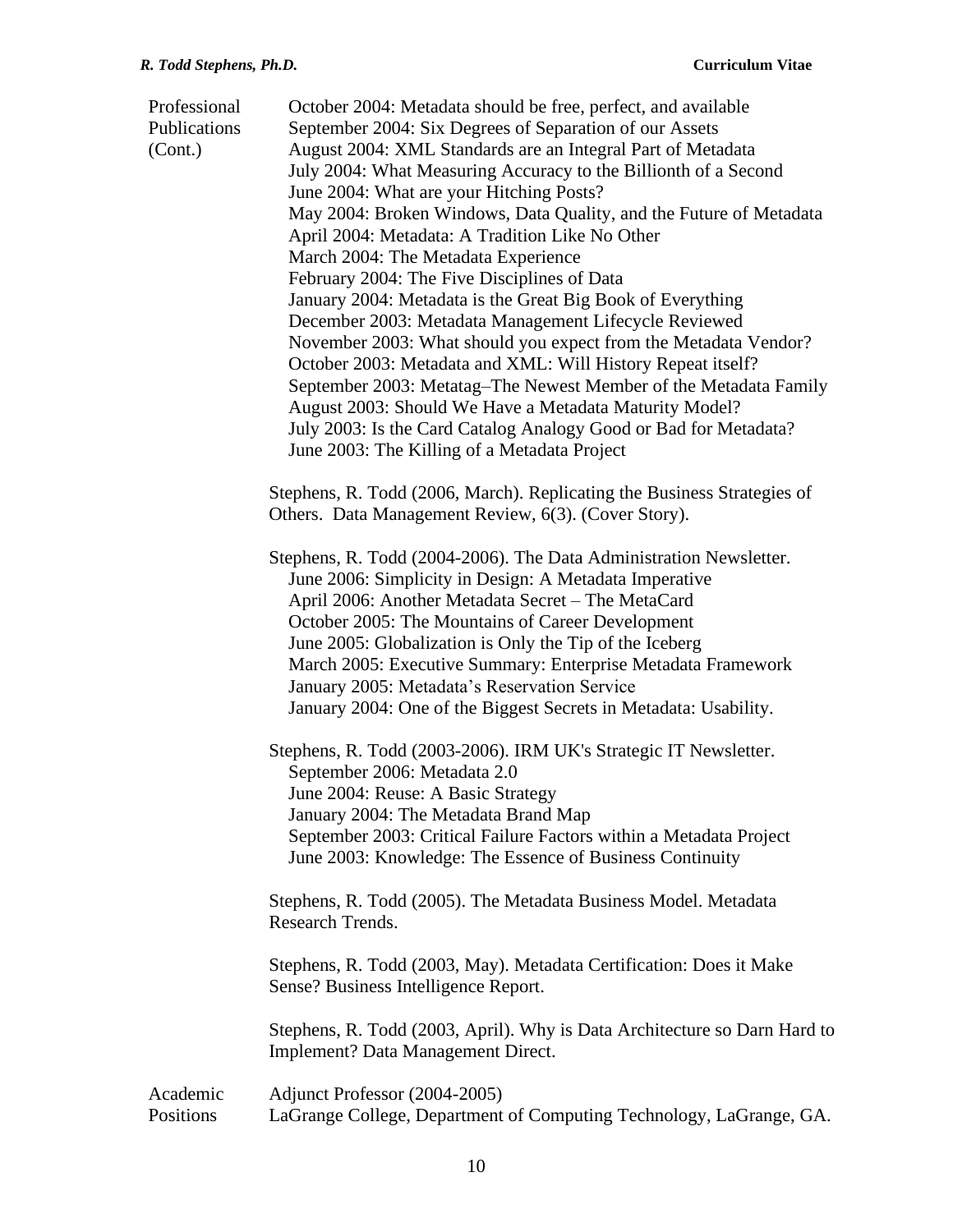| Graduate<br>Students<br>(3) | Anderson, S., Maisels, G., & Nelson. P. (2002). Constructing a Metadata<br>Integration Engine. Georgia State University, Graduate Class Project.<br>(Advisor)                                                                         |
|-----------------------------|---------------------------------------------------------------------------------------------------------------------------------------------------------------------------------------------------------------------------------------|
|                             | Direkwattanachai, N., Li, N., Shankar, B., Szabo, S., and Zhu, L. (2004).<br>Establishing a Knowledge Management Model for Measuring Return on<br>Investment. Georgia Institute of Technology, Graduate Class Project.<br>(Advisor)   |
|                             | Parker, S. (2005). Software Engineering Methodologies and Trust in<br>Information Systems Development by Global Virtual Teams. Dissertation:<br>Nova Southeastern University, Fort Lauderdale, Fl.<br>(Dissertation Committee Member) |
| Service<br>(16)             | Senior Editor - Cloud Computing Newsletter, AT&T, 2010-2016.                                                                                                                                                                          |
|                             | Editor Microsoft White Paper (2010). Benefits of SharePoint 2010 as a<br>Product Platform. Microsoft Corporation, Redmond, WA.                                                                                                        |
|                             | Editorial Board Member (2010). Walsh College Journal of Applied<br>Business. Walsh College, Novi, MI.                                                                                                                                 |
|                             | Research Paper Reviewer (2009). The 5th International Symposium on<br>Management, Engineering and Informatics, Orlando, FL.                                                                                                           |
|                             | Board of Director Member (2008-Present). Mobile-Ingenuity, Atlanta, GA.                                                                                                                                                               |
|                             | Industry Award Committee (2004-2006). Wilshire Metadata Award,<br>Wilshire Conferences, Beverly Hills, CA.                                                                                                                            |
|                             | Industry Award Committee (2007). Enterprise Information Management:<br>Innovation, Worldwide Business Research, New York, NY.                                                                                                         |
|                             | Journal Article Review: Ryu, K., Park, J., and Park, J. (2006, April). ETRI<br>Journal, 28(2), pp.191-204.                                                                                                                            |
|                             | Track Chair: Proceedings of the IEEE SoutheastCon 2006 Conference.<br>Memphis, TN: Institute of Electrical and Electronics Engineers, Inc (2006).                                                                                     |
|                             | Session Chair. Proceedings of the 2nd International Conference on<br>Knowledge Management. Charlotte, NC: Information and Knowledge<br>Management Society (2005).                                                                     |
|                             | Vice President of Online Services for Data Administration Association<br>Atlanta Chapter (2005).                                                                                                                                      |
|                             | Conference Chair – Enterprise Data Management and Business Intelligence,<br>Chicago, IL., 2004.                                                                                                                                       |